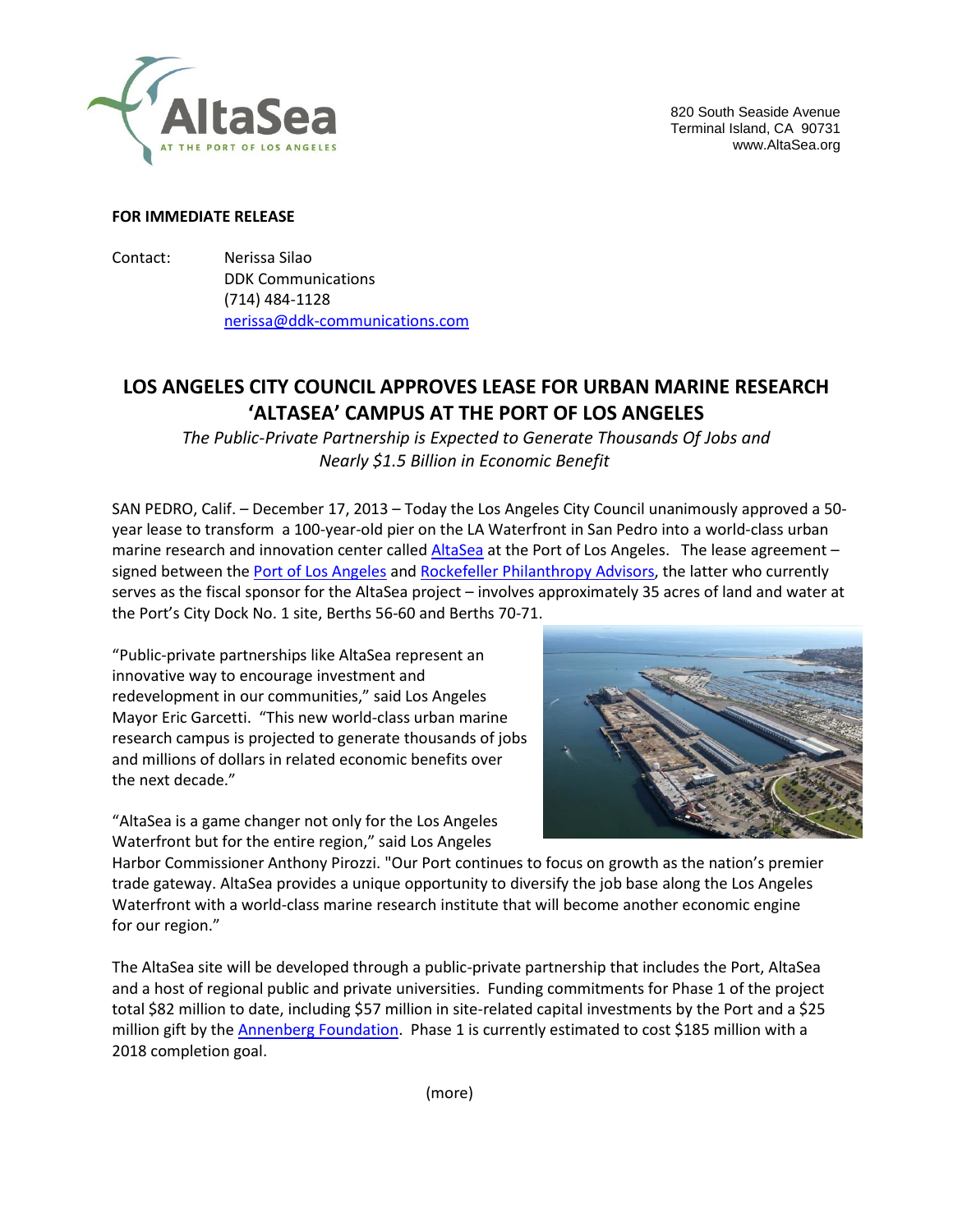### Page 2

"We are sincerely grateful to the Port of Los Angeles for its support in helping bring the AltaSea vision closer to a reality," said Marty Blank, a member of the volunteer AltaSea advisory cabinet. "AltaSea will not only benefit the communities of Southern California, but ultimately our greater human community through innovative research on the critical global marine and coastal issues of our time."

The planned AltaSea campus will feature circulating sea-water labs, offices, classrooms, lecture halls, support facilities, an interpretive center, a facility for marine-related commercial ventures, and an opportunity to develop the world's largest seawater wave tank for studying tsunamis and rogue waves. The anchor tenant of Phase 1 will be th[e Southern California Marine Institute,](http://scmi.us/) a strategic alliance of 12 major universities in Southern California that have marine science academic and research programs. The entire project cost is estimated at more than \$500 million with completion over a 15- to 20-year timeframe.

"AltaSea represents another tremendous addition to the transformed Los Angeles Waterfront, while also creating jobs and spurring local economic growth," said Los Angeles City Councilman Joe Buscaino, whose Council district includes the planned project. "Approval of this lease is a big step forward in getting the project underway and ensuring AltaSea's success."

An economic impact study conducted by Kosmont Companies projects that AltaSea will generate more than 6,500 construction jobs, resulting in \$1.17 billion of economic benefit. The study also found that the new marine research campus will also generate approximately 1,350 professional jobs, with an estimated economic benefit of more than \$290 million.

The AltaSea public-private partnership represents an unprecedented collaboration among government, business, marine science, education and philanthropy for conducting targeted research on marine and ocean-related problems. Once complete, the campus will provide work environments for researchers and scientists from major colleges and universities, government agencies and industries to study critical problems facing urban oceans today – from climate change to rising sea levels, from food supply to freak weather patterns, to a host of other pressing issues.

For the first phase of the project (Berth 56 and 57), the Port has agreed to make improvements to the wharf and subsurfaces to ready the property for development. AltaSea will be responsible for upgrading the existing historic warehouse structures, as well as other improvements and facility operations.

### **AltaSea**

AltaSea will be a leading, world-class urban marine research and innovation center at the LA Waterfront in San Pedro. An unprecedented collaboration among government, business, marine science, education and philanthropy, the AltaSea public-private partnership has been created to transform the historic City Dock No. 1 site at the Port of Los Angeles into a nexus for research on ocean-related problems critical to Southern California, the nation and the world. The center will bring together researchers and scientists from major colleges and universities, government agencies and industries to study and develop innovative global solutions to benefit generations to come.